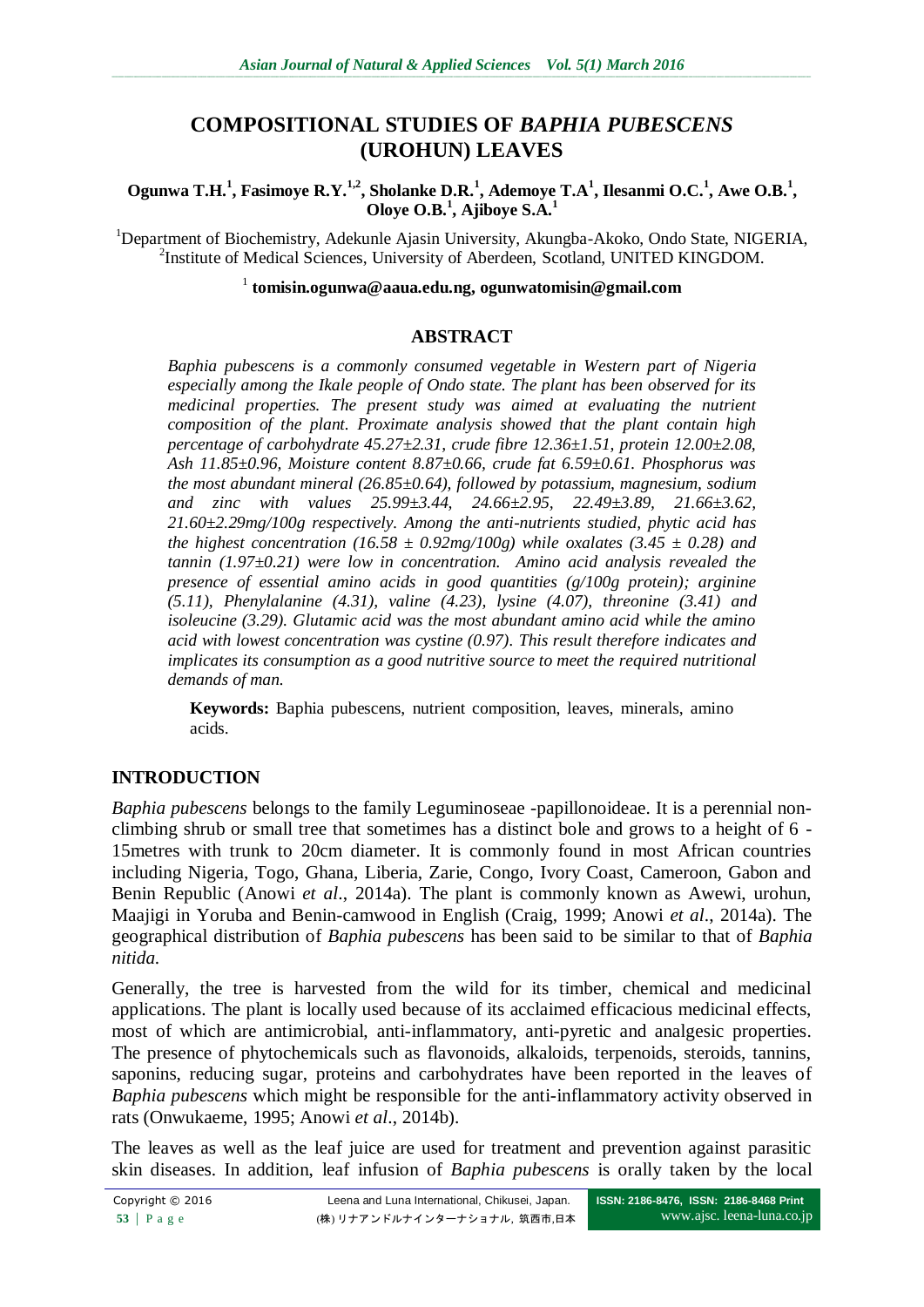people as effective medicine to cure enteritis and other gastrointestinal infections. The bark, bark oil and sap are medically useful; the bark is used to treat arthritis and rheumatism, the bark oil for kidney diseases and diuretics while the sap is used for eye treatments (FAO, 1996; Konkon *et al*., 2011). The dyes, stains, inks, tattoos and mordants (which are chemical products obtained from the timber) are of immense economic value while the wood is used for carpentry and related applications.

The plant is consumed as vegetable and as spices by the Ikale people of Okitipupa Local Government area of Ondo state, Nigeria. They also use different part of this plant in form of traditional concortion for treatment of wide variety of ailments ranging from inflammation, swelling to fever. This practice has also been observed among the people of Ogidi in Idemili Local Government area of Anambra State, Nigeria where *Baphia pubescens* has been reported to have anti pyretic, anti-inflammatory, analgesic, emetic and antimicrobial properties. The decoction of the leaves is used to treat running stomach (diarrhea), aches and pains, pains from swollen joints, as well as fever (Anowi *et al*., 2014c).

Despite the wide claims of the immense importance of *Baphia pubescens*, there is dearth of information on nutrient composition of this plant. This research is therefore aimed at determining the proximate, mineral, anti-nutrient and amino acid composition of *Baphia pubescens* obtained from Okitipupa Local Government, Ondo State, Nigeria.

# **MATERIALS AND METHODS**

## **Collection and Preparation of Sample**

*Baphia pubenscens* leaves were obtained locally within Ikale land in Okitipupa Local Government Area of Ondo State, Nigeria and identified in the Department of Microbiology and Botany, University of Ibadan, Nigeria. Herbarium specimen, with voucher number UIH22480, was deposited at the Herbarium of the University of Ibadan, Nigeria.

The leaves were removed from their stalks, thoroughly washed with tap water and rinsed with distilled water to remove sand and other impurities. They were air-dried in the laboratory for twenty (20) days. The dried leaves were subsequently ground into fine powder by using a commercial blender. The powdered samples were stored in polythene bag until used. All analyses were carried out in triplicates.

#### **Analysis of the Sample**

## **Proximate Composition and Mineral Analysis**

Crude fibre, moisture content, crude fat and total ash were carried out according to the methods of the Association of official Analytical Chemists (AOAC, 1990). The nitrogen was determined using the micro-Kjedahl method as described by Pearson (1976) and the nitrogen content obtained was converted to protein by multiplying by a factor of 6.25.

Mineral element composition was determined using Atomic Absorption Spectrophotometer after acid digestion and measurements taken were reported as mg/100g.

#### **Amino Acid Analysis**

4g of the ground sample was defatted with chloroform/methanol mixture for 15 hours in soxhlet extraction apparatus. About  $30 - 35$  mg of the defatted sample was weighed into a glass test tube. 7ml of 6M HCl was added and oxygen was expelled by flushing with nitrogen gas. The sealed glass test tube was put in an oven at  $110^{\circ}$ C for 22hours. This was allowed to cool before the content was filtered. The filtrate was evaporated to dryness at  $40^{\circ}$ C under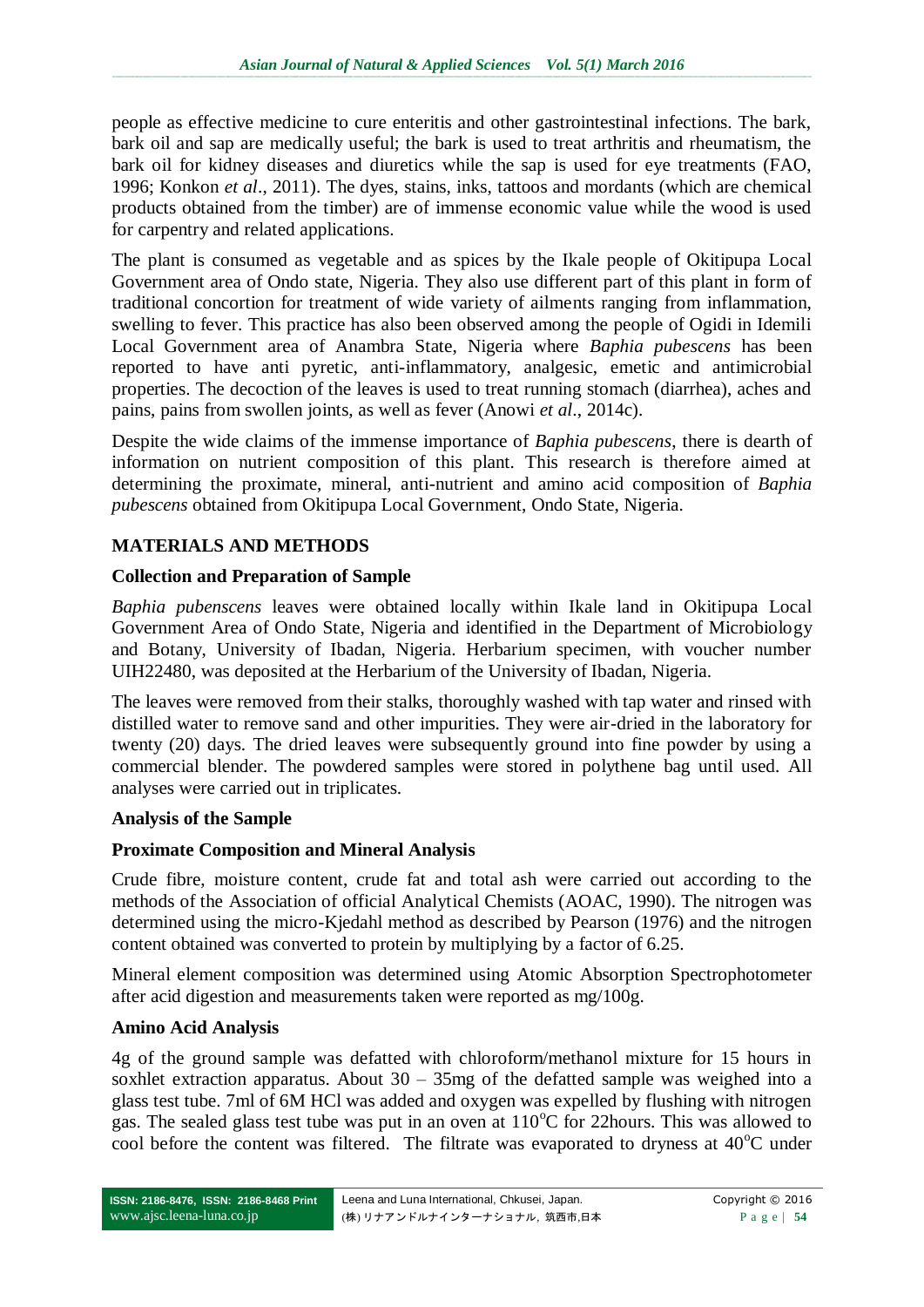vacuum using a rotator evaporator. The residue obtained was dissolved with 5ml acetate buffer (pH 2.0).

The method of amino acid was by ion-exchange Chromatography using the Technicum Sequential Multi Sample Amino Acid Analyzer (TSM) (Technicum Instruments Corporation, New York).

## **Anti-nutrient Analysis**

The anti-nutrient levels in the sample for example phytate, tannins and oxalate were determined using the methods of Association of official Analytical Chemists (AOAC, 1990) and Ravindran *et al*., (1994).

## **Statistical Analysis**

Data generated in triplicates were expressed as means of 3 determinations  $\pm$  S.D. The SPSS (15.0, SPSS 2 Inc., Chicago, Illinois, USA), was used for the analysis.

## **RESULTS AND DISCUSSION**

The proximate composition (% by weight) of *Baphia pubescens* are presented in Table 1. The moisture content is low compared to *Cnidoscolus aconitifolius, Brassica oleracea, Veronia amygdlina, Hibiscus sabdariffa* and *Telfaira occidental leaves* (Adanlawo and Elekofehinti, 2012; Asaolu *et al*., 2012; Yahaya *et al*., 2014). The value is in close agreement with those reported for *Calotropis procera* and *Mucuna sloanei* leaves (Okunade and Idris, 2008). Arkroyed and Doghty (1964) had earlier reported moisture content values ranging between 7.0 and 10% for legumes. However, according tot3.3his result, the moisture content of *Baphia pubescens* is higher than what was reported for *Citrullus lanatus* seed and *Moringer oleifera* (Ojieh *et al*., 2008; Asaolu and Omotayo, 2007). Low moisture content of *Baphia pubescens* makes the leaves less prone to microbial deterioration.

| Composition              | % by weight      |
|--------------------------|------------------|
| Moisture                 | $8.87 \pm 0.66$  |
| Ash                      | $11.85 \pm 0.96$ |
| Crude protein            | $12.00 \pm 2.08$ |
| Crude fibre              | $12.36 \pm 1.51$ |
| Crude fat                | $6.59 \pm 0.61$  |
| Carbohydrate             | $45.27 \pm 2.31$ |
| Energy value (Kcal/100g) | $45.27 + 2.31$   |

**Table 1**. **Proximate composition (% dry weight) of** *Baphia pubenscens* **(Urohun) leaves**

Values are means  $+$  SD,  $n = 3$ 

The carbohydrate content (45.27%) was higher than the values (20, 23.7 and 39.05%) reported for *Senna obtusfolia, Amaranthus incurvatus* and *Momordica balsamina* leaves respectively (Hassan and Umar, 2006) but lower compared to *Drymaria cordata, Leucas plukenetii* and *Eclipta alba* with values of 48.66, 51.39 and 66.54% respectively (Pobi and Kalita, 2014). High carbohydrate content in *Baphia pubescens* confers on it, important roles to human health. This is because carbohydrate is a potential energy source for almost all organisms. It is also required in various biochemical reactions that are not directly involved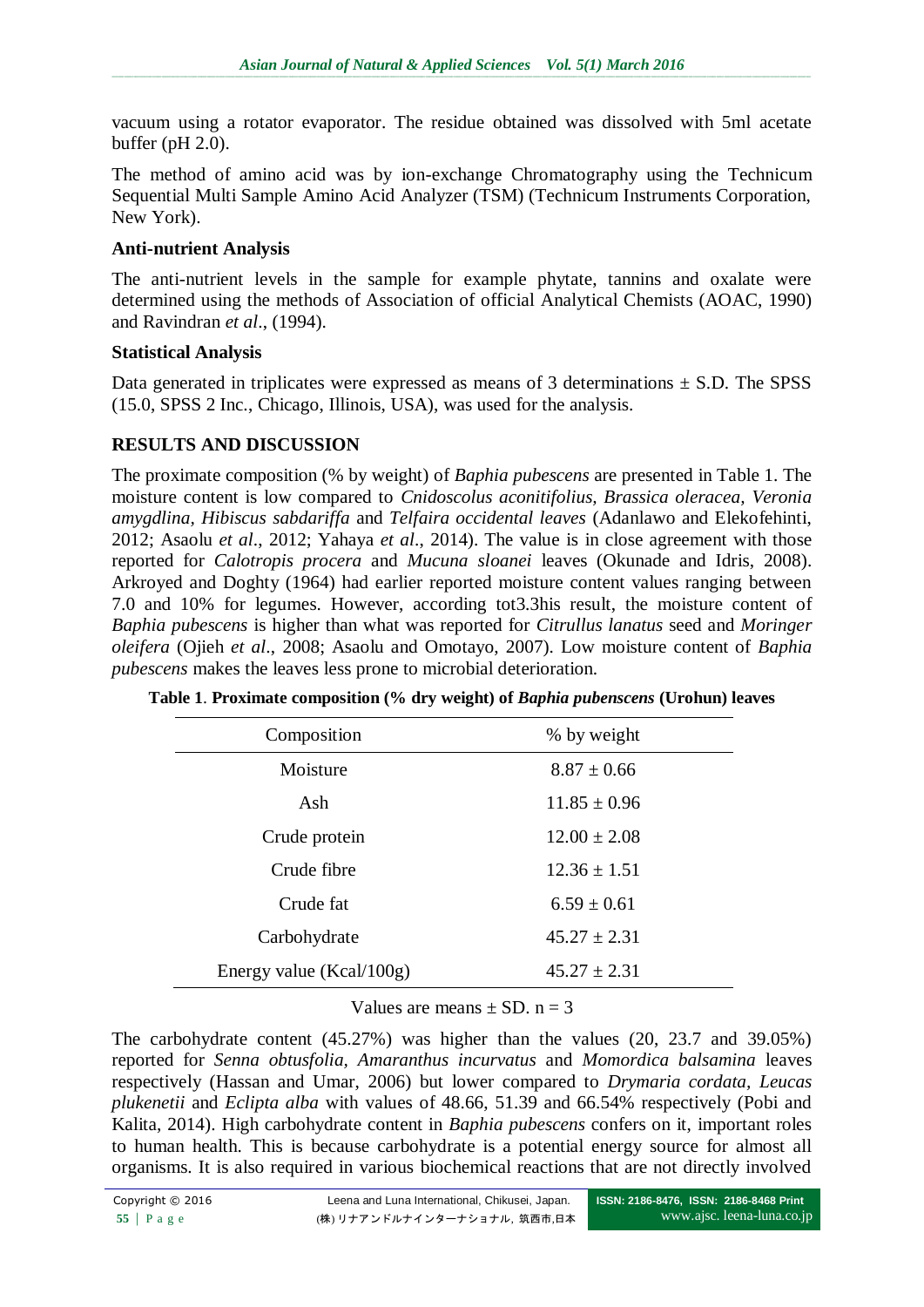in energy metabolism as well as serving as major substrates, through Shikimic acid pathway, in the synthesis of aromatic amino acids and phenolic compounds which may imbue antioxidant ability on the plant (Shovon *et al*., 2013).

The crude protein content (12.00%) compared favourably with that of *Leucas plukenetii* (12.8%). The level of protein in the sample is high, and thus indicates that *Baphia pubescens* is a rich source of protein. Plant foods that provide more than 12% of their calorific value from proteins are noted to be good sources of protein (Ali, 2009). Additionally, the protein may be useful as a preferred alternative to animal proteins especially for diabetics.

Availability of crude fibre in the diet is essential for digestion and removal of wastes. High fibre content of *Baphia pubescens* (12.36%) indicates that the plant is a good source of fibre which has been implicated in lowering absorption of cholesterol (Hanif *et al*., 2006). Fibre has been reported to stimulate contraction of muscular walls of digestive system, hence preventing constipation, piles and bowel problems (Asaolu *et al*., 2012). High fibre content is indirectly proportional to occurrence of cardiovascular diseases, obesity and colorectal cancer (Ogunlade *et al*., 2011).

The total crude fat level (6.59%) of the vegetable was lower when compared to *Vernonia amygdalina*, *Amaranthus hybridus* and *Telfaira occidental* (Asaolu *et al*., 2012). Interestingly, this low value is in agreement with findings of several authors which revealed that leafy vegetables are poor sources of lipids (Ejoh *et al*., 1996). Excess fat intake has been implicated in obesity, atherosclerosis, cancer and ageing because it aids increased blood cholesterol level (Antia *et al*., 2006; Shovon *et al*., 2013). Therefore, the low fat content of *Baphia pubescens* is advantageous as the plant may be preferred in reduction of coronary heart disease risk as well as reducing the risk of hypertention.

According to this study, ash content obtained (11.85%) was lower than the value obtained for Scent leaf, *Amaranthus hybridus, Ceiba patendra, Cnidoscolus aconitifolius* and *Telfaira occidental* but higher than the values reported fo*r Moringa oleifera, Hibiscus sabdariffa* and bitter leaf (Asaolu *et al*., 2012; Adanlawo and Elekofehinti, 2012; Oulai *et al*., 2014; Yahaya *et al*., 2014). Since ash content indicates micronutrient content of foods (Yahaya *et al*., 2014), the high ash content of this plant implies that the mineral content is high.

The energy value of 288.41 ± 11.70 for the leaves of *Baphia pubescens* is lower than the values 300.94±5.31, 354.20 ±0.7, 363.60±1.2 and 319.80±0.7Kcal/100g reported for leaves of water spaniach, *Telfaira occidental*, *Moringa oleifera* and *Brassica oleracea* respectively (Umar *et al.,* 2007; Yahaya *et al*., 2014). This is in agreement with the fact that the calorific values of most vegetables are low (Yahaya *et al*., 2014). Energy value of a food estimates its value to the body as a source of fuel. It also measures the available chemical energy that is inherent in the bonds of the foods organic compounds like carbohydrate, protein and fat constituents as well as minor components such as organic acids.

| Anti-nutrient | Concentration $(mg/100g)$ |
|---------------|---------------------------|
| Tanin         | $1.97 \pm 0.21$           |
| Phytic acid   | $16.58 \pm 0.92$          |
| Oxalate       | $3.45 \pm 0.28$           |

**Table 2**. **Anti-nutrient content (mg/100g) of** *Baphia pubenscens* **(Urohun) leaves**

Values are means  $\pm$  SD, n = 3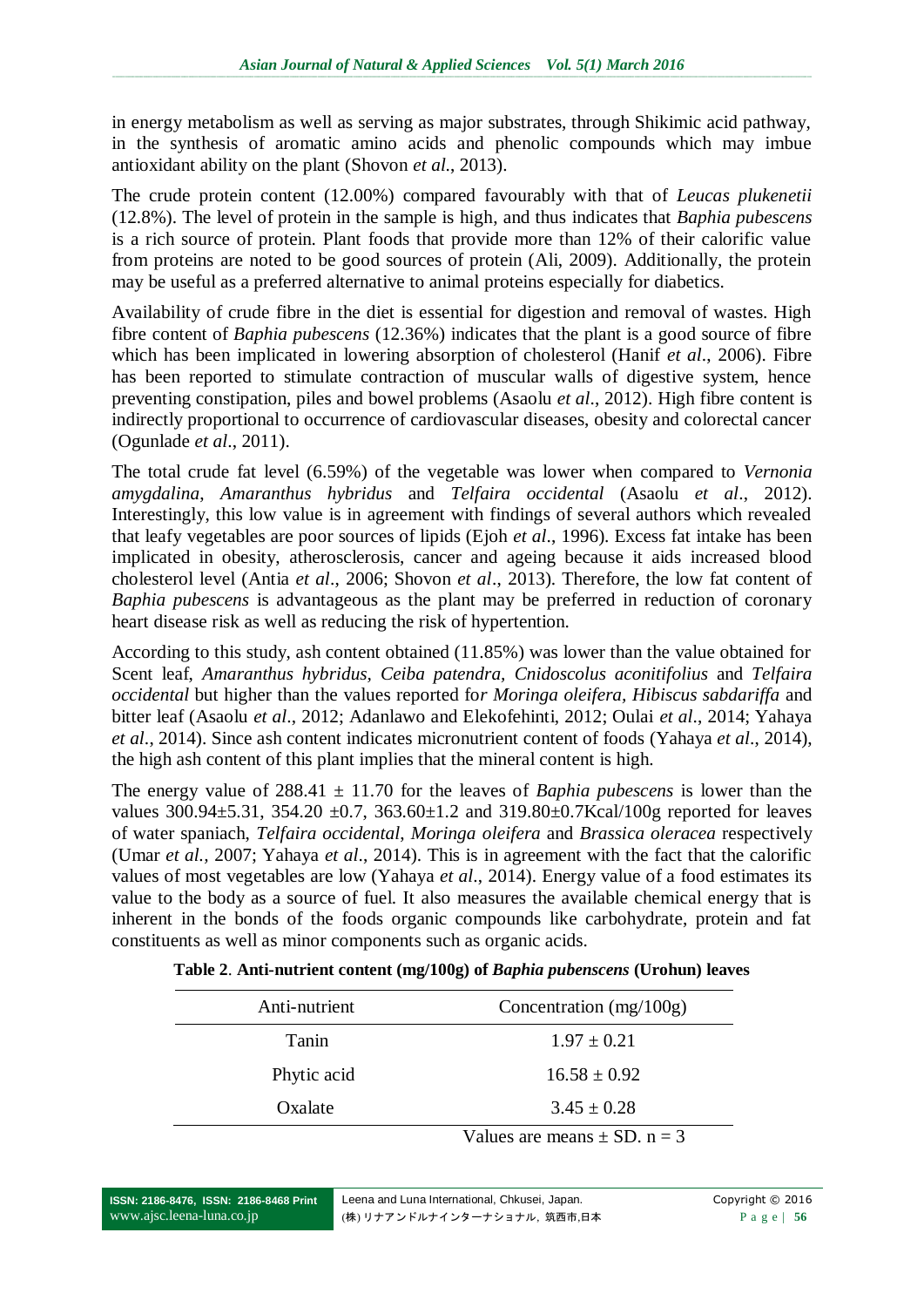The anti-nutrients analysed include oxalate, tannin and phytic acid as shown in Table 2. 16.58±0.92, 1.97±0.21 and 3.45±0.20mg/100g were obtained for phytic acid, tannin and oxalate respectively. These values are higher than those reported for *Cnidoscolus aconitifolius, Brachystegia eurycoma* harms and *Pipper guineense* schum and thorn (Adanlawo and Elekofehinti, 2012; Ajayi *et al*., 2014). The tannin contents are considered low in comparison with the values of 21.19±0.25, 4.56%, 3.87%, 2.56% obtained for *Moringa oleifera* leaves, *Senna alata, Cajanus cajan* and *Epicrates anquifer* respectively (Soetan *et al*., 2010; Ogbe and John, 2012; Ogunkoya *et al*., 2006). It is known that high content of these anti-nutrients has negative impacts on the bioavailability of some mineral nutrients. For instance, the high phytic acid content in the sample can bind divalent minerals like calcium, zinc, iron and other minerals and thereby prevent their absorption in humans as reported by Oboh *et al.*, (2003). Although Hassan *et al*., (2008) reported that Zinc is the most affected by phytate among the minerals in animals and humans, phytates are known to inhibit the normal absorption of  $Ca^{2+}$  in man because all phytate that survives hydrolysis eventually renders an equivalent amount of  $Ca^{2+}$  unavailable. In addition, phytic acid has been linked with complicated consequences on human system including flatulence and food indigestion (Maynard *et al.,* 1994).

However, the presence of tannins may be necessary for the prevention and management of clinical conditions such as dysentery, diarrhea, and leucorrhoea. Tannins have also been reported to adversely affect digestibility of protein (Sathe and Salunkhe, 1984). As polyphenols found in plant, they possess the ability to complex with metals ions and other macro-molecules including polysaccharides and proteins (De-Brune *et al*., 1999). As reported by Emijiugha and Agebede (2000), tannin often interacts with proteins to form insoluble complexes, resulting in interference with their bioavailability. Thus, protein deficiency can be elicited which can cause kwashiorkor and other related protein-deficiency diseases. Also, high tannin content in diets has been generally linked with poor palatability (Mehansho *et al*., 1987). Oxalates reduce calcium assimilation. This could enhance the formulation of renal calcium. Hence, oxalates are undesirable components of human diets (Fagboya, 1990).

| Minerals | Concentration (mg/100g) |
|----------|-------------------------|
| Na       | $21.60 \pm 2.29$        |
| K        | $25.99 \pm 3.44$        |
| Ca       | $22.49 \pm 3.89$        |
| Mg       | $24.66 \pm 2.95$        |
| Zn       | $21.66 \pm 3.62$        |
| Fe       | $6.16 \pm 0.43$         |
| Pb       |                         |
| Cu       | $0.03 \pm 0.12$         |
| Mn       | $5.64 \pm 0.62$         |
| P        | $26.85 \pm 0.64$        |
| $Ca/P**$ | 0.84                    |
| $Na/K**$ | 0.83                    |

**Table 3**. **Mineral composition (mg/100g) of** *Baphia pubenscens* **(Urohun) leaves**

Values are means  $+$  SD,  $n = 3$ , \*\*Calculated values.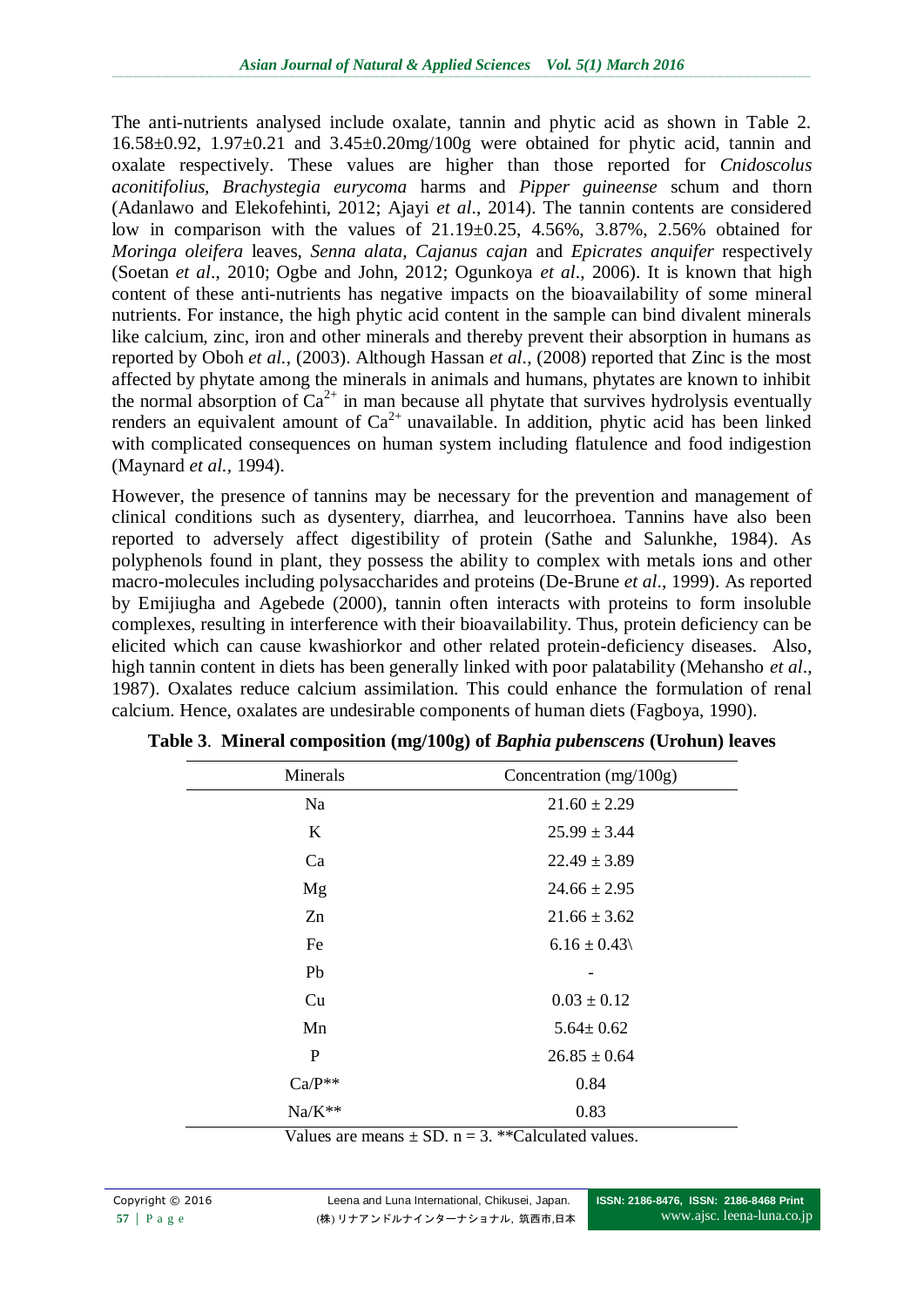The presence of anti-nutrient in high amount poses potential health risk. Fortunately, researches have revealed that proper preparation via cooking before intake greatly reduces anti-nutrients in vegetables (Akwaowo *et al*., 2000). It has been advised that extensive processing should be done to remove these anti-nutrients and to enhance the overall dietary suitability of *Baphia pubescens*.

The mineral composition of *Baphia pubescens* in Table 3 showed that the leaves are rich sources of minerials. According to this study, the plant contained high amount of phosphorus  $(26.85\pm0.64)$ , potassium  $(25.99\pm3.44)$ , magnesium  $(24.66\pm2.95)$  and calcium  $(22.49\pm3.89)$ .

The predominance of phosphorus is in agreement with the report of Ojieh *et al*., (2008) but contrary to the observations of Olaofe and Sanni (1988), and Aremu *et al*., (2005) who claimed that the most predominant element in Nigerian Agricultural products was potassium. As seen in this research, potassium ranked second to phosphorus in concentration for *Baphia pubescens* leaves.

The other important minerals found in high amount in the plant include zinc and sodium with  $21.60\pm2.29$  and  $21.66\pm3.62$  mg/100g values respectively. The sample has a very low copper content of 0.03±0.12 while lead was absent. Minerals are essential substances which are often involved in many metabolic functions and high level of minerals could make a vegetable an excellent antioxidant (Adanlawo and Elekofehinti, 2012). For example, Sodium participates in the regulation of plasma volume, muscle contraction, acid-base balance as well as in impulse transmission. Potassium is also highly vital for regulating water and electrolyte balance as well as acid-base balance in the body. It is responsible for action of nervous system and contraction of the muscles. Its deficiency results in muscle paralysis (Akpabio and Ikpe, 2013). Both potassium and sodium are vital extracellular and intracellular cations respectively. High potassium has been reported by researchers for its protective action against excessive sodium consumption whereas low content of sodium in diet has been said to have beneficial effect in the prevention of hypertension (Champe and Harvey, 1994).

Phosphorous is a macromineral that forms an important constituent of bone mineral and energy intermediates. The body requires calcium for bone development. Deficiency of calcium-phosphorus balance leads to diseases such as arthritis, osteoporosis, rickets, pyorrhea and decaying of teeth.

Zinc is an essential trace element that is needed for human growth and stimulation of the immune response. It enhances adequate functioning of human reproductive system and nucleic acid metabolism. Zinc is also useful as an antioxidant and membrane stabilizer (Milbury *et al*., 2008). Not only that, zinc is essential for activation of certain enzymes including dehydrogenase, carboxypeptidase and alkaline phosphatase. In addition, zinccontaining organic materials are employed as astringent and anti-fungal compounds. Zinc also enhances wound healing and metabolism of insulin. Deficiency of Zinc can result in dermatitis while anaemia is associated with excess zinc intake (Akpabio and Ikpe, 2013).

The major role of calcium increases the permeability of the cell membrane and is also involved in the transmission of nerve impulses.

The ratios of calcium to phosphorus  $(Ca/P)$  and sodium to potassium  $(Na/K)$  are also shown in Table 3. The value of 0.83 obtained for Na/K ratio is less than one. This falls within the recommended range, suggesting that *Baphia pubescens* leaves could be a suitable option for consumption to reduce high blood pressure in hypertensive patients. The concept of Na/K ratio in the body is to actually prevent high blood pressure (Nieman *et al*., 1992; Ojieh *et al*., 2008).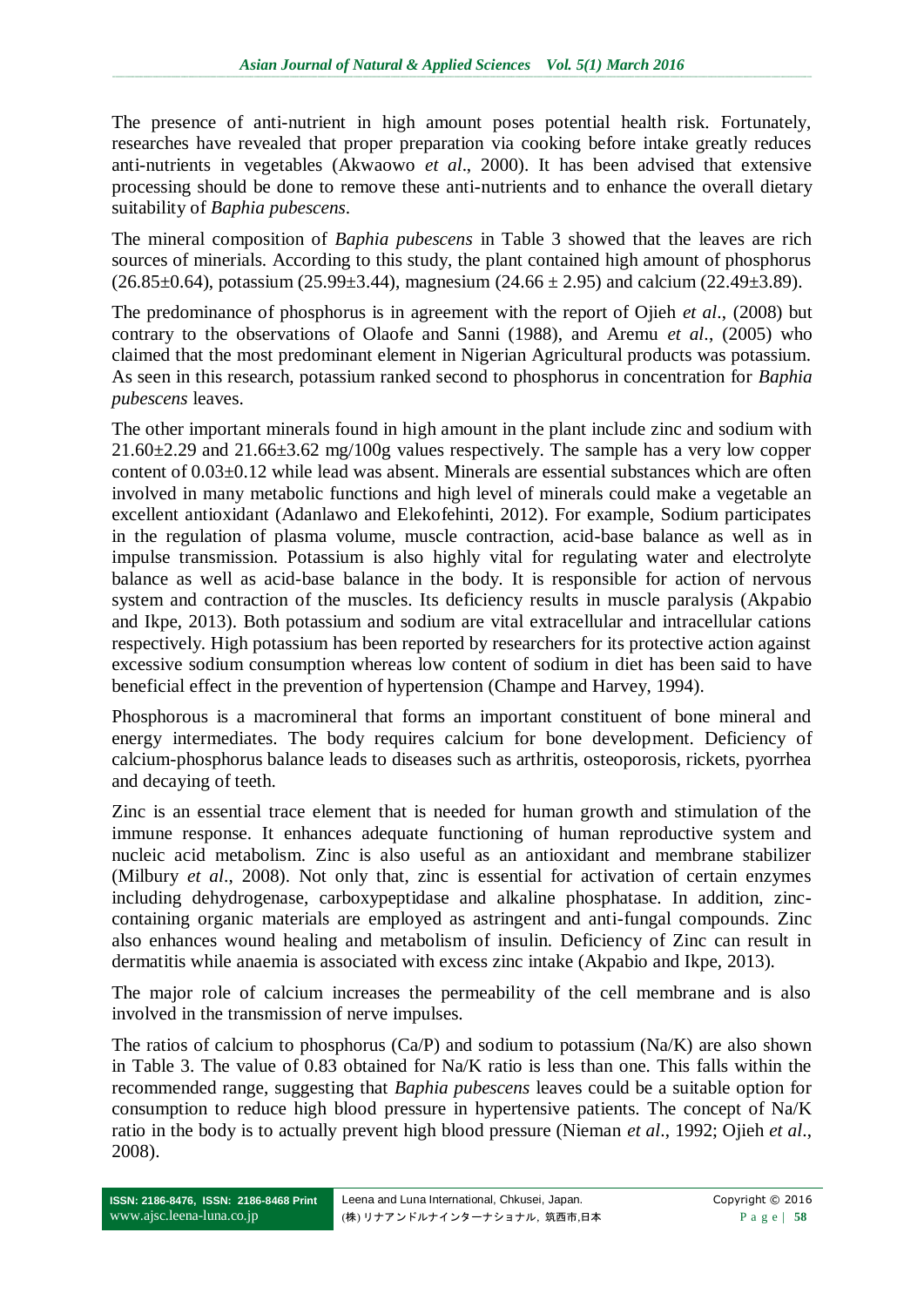If a diet contains high concentration of phosphorus compared to calcium, it may enhance the loss of calcium in the urine thereby reducing calcium concentration in bones. Thus, food sources with Ca/P ratio less than 0.5 are considered good. However, those with Ca/P ratio value above 1 are said to be poor. From the result of this study, the Ca/P ratio is 0.84 suggesting that the consumption of the plant would not hamper calcium absorption in the intestine to a significant level. It also implies that the plant would serve as source of minerals, to a moderate level, for bone formation (Ajayi *et al*., 2014; Etong, and Abbah, 2014).

| Amino Acid                            | Concentration: g/100g protein |
|---------------------------------------|-------------------------------|
| Lysine*                               | 4.07                          |
| Histidine*                            | 2.35                          |
| Arginine*                             | 5.11                          |
| Aspartic acid                         | 8.55                          |
| Threonine*                            | 3.41                          |
| Serine                                | 3.00                          |
| Glutamic acid                         | 10.38                         |
| Proline                               | 2.55                          |
| Glycine                               | 3.61                          |
| Alanine                               | 4.10                          |
| Glycine                               | 3.61                          |
| Alanine                               | 4.10                          |
| Cystine                               | 0.97                          |
| Valine*                               | 4.23                          |
| Methionine*                           | 1.10                          |
| Isoleucine*                           | 3.29                          |
| Leucine*                              | 8.19                          |
| Tyrosine                              | 3.14                          |
| Phenylalanine*                        | 4.31                          |
| Tryptophan*                           | 0.98                          |
| $\cdot$ .<br>$1.3 - 1$<br>1.1<br>* D. |                               |

**Table 4**. **Amino Acid composition (g/100g protein) of** *Baphia pubenscens* **(Urohun) leaves**

\* Essential amino acids

The amino acid content of *Baphia pubescens* leaves is shown in Table 4 unraveling glutamic acid, aspartic acid and leucine with 10.38, 8.55 and 8.19g/100g protein respectively as the three most abundant amino acids. Also, the plant contained considerable amount of essential amino acids (arginine 5.11, phenylalanine 4.31, valine 4.23, lysine 4.07, threonine 3.41, isoleucine 3.29, histidine 2.35 and methionine 1.10 g/100g protein). Percentage total essential amino acid is 38% and that of non-essential amino acid is 67.88%. This value is close to 39% considered to be adequate for ideal protein food for infants, more than 26% for children and 11% for adult (F.A.O./W.H.O. 1973). Therefore, leaves of *Baphia pubescens* could be used as a good source of essential amino acids such as arginine, phenylalanine, valine and lysine. The amino acids can be used, via protein synthesis, as precursors to repair and replace wornout tissues.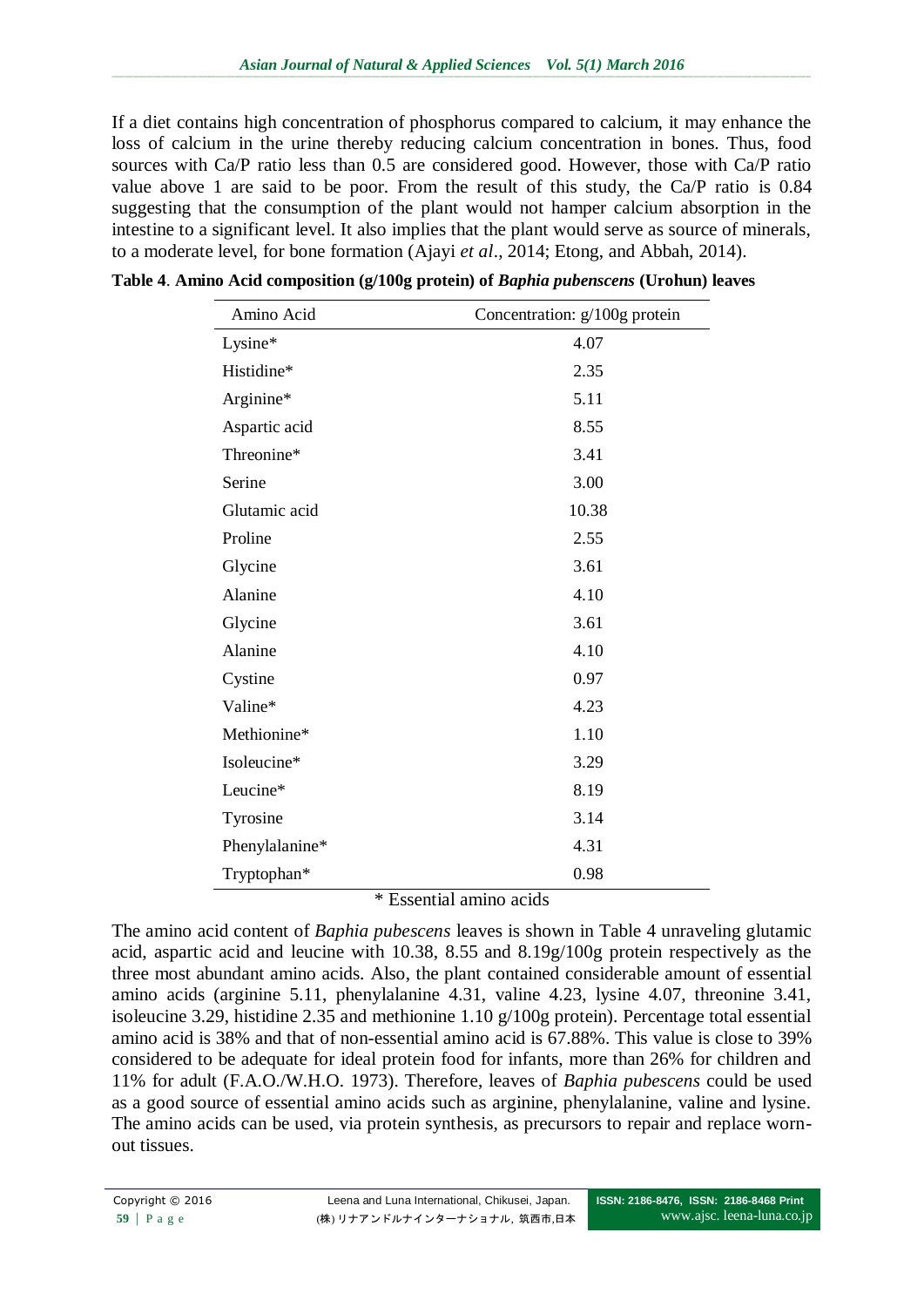## **CONCLUSION**

Based on this study, the plant has been identified as a source of vegetable with good nutritive value. It can thus be suggested for proper consumption because of its contribution to meeting nutritional requirements of humans as well as providing sufficient protection against diseases arising from malnutrition.

## **REFERENCES**

- [1] Adanlawo, I.G., & Elekofehinti, O.O. (2012). Proximate analysis, mineral composition and amino acid composition of *Cnidoscolus aconitifolius* leaf. *Advances in Food and Energy Security; 2*: 18-19.
- [2] Ajayi et al., (2014). Proximate analysis, mineral contents, amino acid composition, anti-nutrients and phytochemical screening of *brachystegia eurycoma harms and pipper guineense* schum and thonn. *American Journal of Food and Nutrition*, *2*(1): 11-17
- [3] Akpabio, U. D., & Ikpe, E. E. (2013). Proximate composition and nutrient analysis of *Aneilema aequinoctiale* leaves. *Asian Journal of Plant Science and Research*, *3*(2):55- 61
- [4] Akwaowo et al., (2000). Minerals and anti-nutrients of fluted pumpkin (*Telfeiria occidentalis* Hook. F.). *Journal of food chemistry*. *70*: 235-240.
- [5] Ali, A. (2009). Proximate and mineral composition of the marchubeh (*Asparagus officinalis*). *World Dairy and Food Science*, *4*(2), 142-149
- [6] Anowi et al., (2014a). Anti-Inflammatory, Phytochemical and Toxicological Investigations of Ethanol Extract of the Leaves of *Baphia Pubescens* Hook.F (Family Leguminosae). *Asian Journal of Biochemical and Pharmaceutical Research 2* (4): 247-248
- [7] Anowi et al., (2014b). An investigation into the antipyretic activity of n-hexane extract of the leaves of *Baphia pubescens* Hook.F (familyLeguminosae). *Journal of Pharmacognosy and Phytochemistry*; *3* (2): 127-128
- [8] Anowi et al., (2014c). An investigation into the Anti-inflammatory Activity of nhexane Extract of the Leaves of *Baphia pubescens* Hook. F (Family Leguminosae). *Journal of Pharmaceutical, Chemical and Biological Sciences*; *2*(2 ): 104 – 106
- [9] AOAC, (1990). *Official Methods of Analysis of the Association of Official Analytical Chemists* (15th edition), Washington DC, pp 1121-1180.
- [10] [Aremu et al., (2005). Mineral content of some agricultural products grown in the middle Belt of Nigeria. *Oriental Journal of Chemistry*., *21*:419-426
- [11] Arkroyed, W.R., & Doughty, J. (1964). Legumes in human nutrition, Food and Agricultural Organization nutrition studies publication, 19.
- [12] Asaolu M., & Omotayo F. (2007). Phytochemical nutritive and anti-nutritive Composition of leaves of *Moringa Oleifera*. *Recent Progress in Medicinal Plant*, *17*: 339-344.
- [13] Asaolu et al., (2012). Proximate and Mineral Composition of Nigerian Leafy Vegetables. *Journal of Food Research*; *1* (3): 216.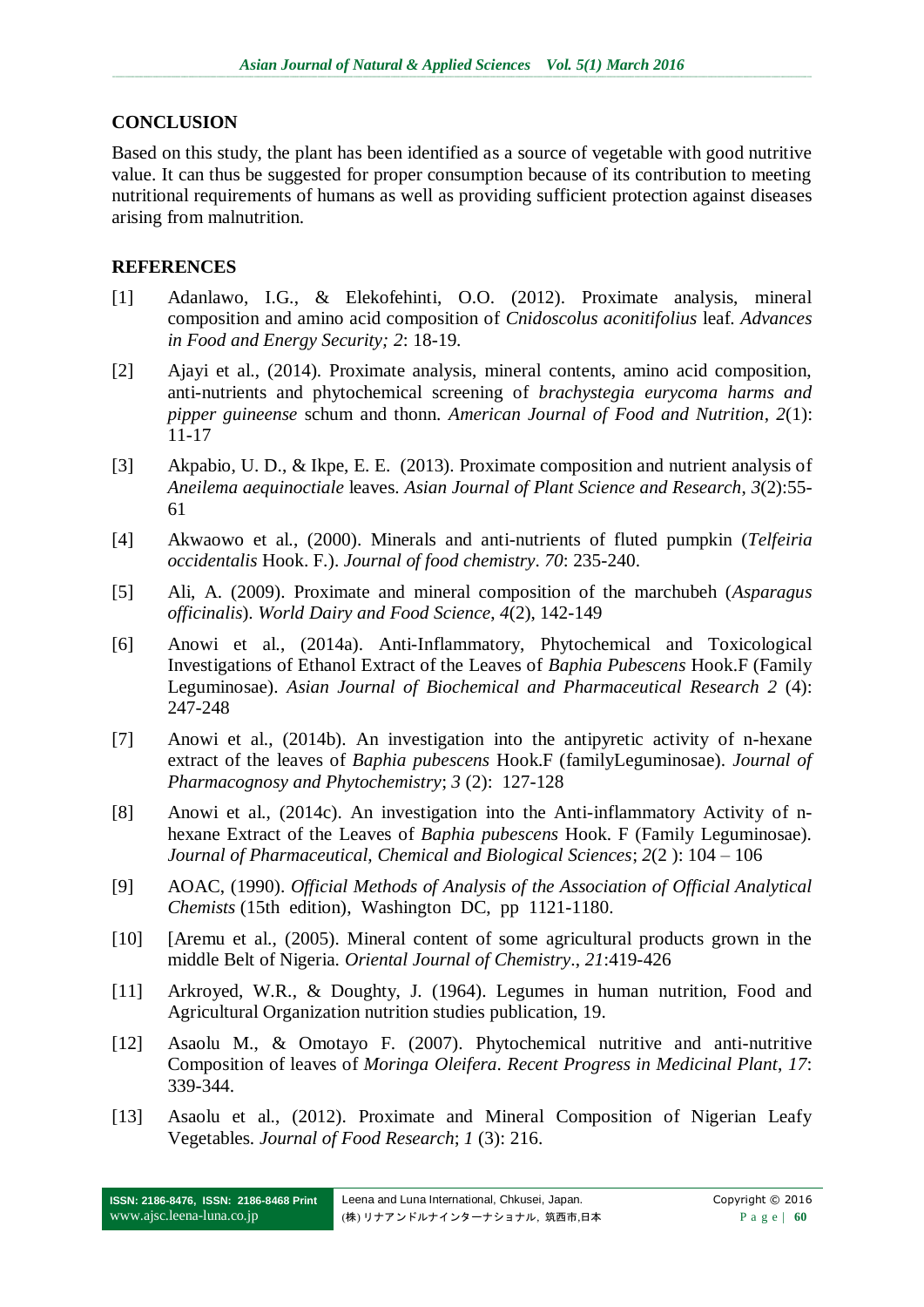- [14] Champe P., & Harvey R. (1994). Lippncott's illustrated reviews: Biochemistry. 2<sup>nd</sup> ed. Lippincott Raven Publishers, New Jersey, U.S.A. P. 303-340
- [15] Craig, W. J. (1999). Health-promoting properties of common herbs. *American Journal of Clinical Nutrition*; *70*: 3: 491–499.
- [16] De-Bruyne et al., (1999). Condensed vegetable tannins: Biodiversity in structure and biological activities. *In Biochemical Systematic and Ecology*, vol. *27*, pp 445-459
- [17] Ejoh et al., (1996). Nutrient composition of the leaves and flowers of Colocasia esculenta and the fruits of Solanum melongena. *Plant Food for Human Nutrition 49*: 107- 112
- [18] Emijuigha, V.N., & Agbede, J.O. (2000). Nutritional and antinutrtional characteristics of African oil bean (Pentaclethra macrohylla benth) seeds. *Applied Tropical Agriculture*. *5* (1): 11-14.
- [19] Etong, D.I., & Abbah, E.A. (2014). Estimation of Nutrients and Anti-nutrients Components of Three Nigerian Leafy Vegetables. *Food Science and Quality Management 33*:10-20
- [20] F.A.O/ W.H.O. (1973). *Energy and protein requirement*; Medical Report; Series No. 522, FAO/WHO, Genera, PP.1-18.
- [21] Fagboya, O.O. (1990): The interaction between oxalate acid and divalent ions, Mg+,  $Ca^{2+}$ ,  $Zn^{2+}$  in aqueous medium. *Food chemistry*, 38: 179-189
- [22] FAO (1996). Some medicinal forest plants of Africa and Latin America. *Journal of Science*; *67*:75–78, 161–162.
- [23] Hanif et al., (2006). Nutritional and antinutritional comparison of vegetable and grain Amaranthus leaves. *Journal of the Science of Food and Agriculture*; *57*: 573-585.
- [24] Hassan, L.G., & Umar, K.J. (2006). Nutritional value of Balsama pple (*Momordica balsamina* L.) leaves. *Pakistan Journal of Nutrition*, *5*:522-529.
- [25] Hassan et al., (2008). Proximate, Minerals and antinutritional Factors of *Daniellia Oliveri* Seed Kernel. *Chemical Class Journal*. *5*:31-36
- [26] Konkon et al., (2011). Anti-inflammatory and cicatrizing activity of *Baphia nitida* exudates. *International Journal of Biosciences* (IJB); *1*(5):45-50
- [27] Maynard et al., (1994). *Improvement of tropical pumpkin, Cucurbita moschata (Lam) poir*: In Cucurbitaceae 94, evaluation and enhancement of Cucurbita germplasm. Created by Wehner TC and TNg, South Padre Island. Pp 1-4
- [28] Mehansho et al., (1987). Dietary tannin and salivary proline-rich proteins: interaction and defense mechanism. *Annual Review of Nutrition*. *7*: 423-430
- [29] Milbury, P. E., & Richer, A. C. 2008. Understanding the Antioxidant Controversy: Scrutinizing the fountain of Youth. Greenwood Publishing Group
- [30] Nieman et al., (1992). Nutritions: Wm. C. Brown publisher Dubugue, pp: 9
- [31] Oboh et al., (2003). Dynamics of phytate-Zn balance of fungi fermented cassava products (flour and garri). *Plants Foods for Human Nutrition*. *58*: 1-7.
- [32] Ogbe, A.O., & John, P.A., (2012). Proximate study, Mineral and Anti-nutrient composition of Moringa oleifera leaves harvested from Lafia, Nigeria: Potential